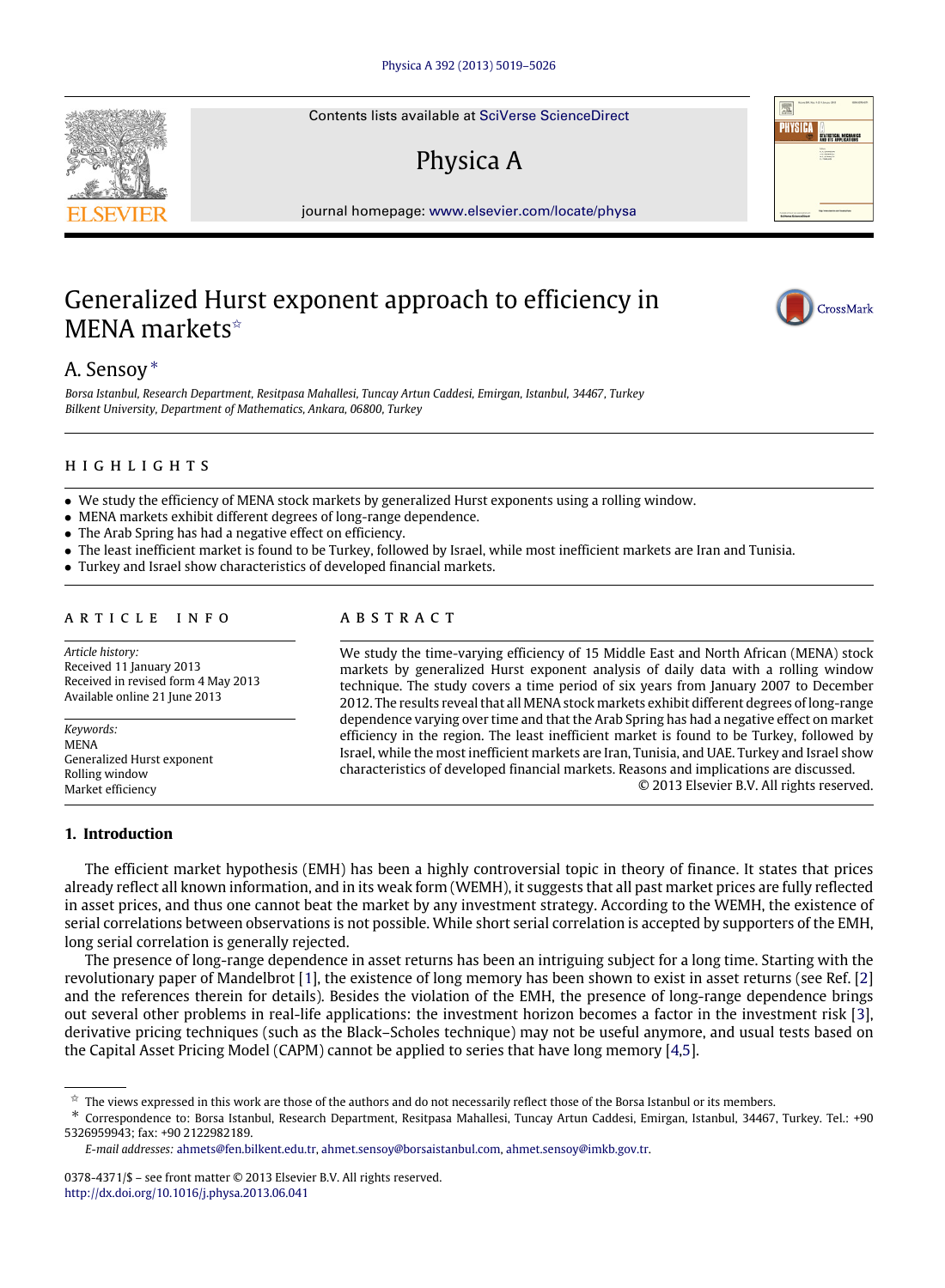Despite the extensive research on long-range dependence in developed markets, less is known about it in emerging ones, especially the markets belonging to the MENA region (see Refs. [\[6](#page--1-5)[,7\]](#page--1-6) and references therein). Therefore, this study intends to examine behavior of efficiency of 15 MENA stock markets. The topic is interesting, since MENA markets are expected to display some properties that are not present in developed markets, such as investors' slow reaction to new information, the effect of highly volatile foreign capital flow, and possible severe effects of non-synchronous trading [\[4\]](#page--1-3). Considering the increasing dominance of MENA countries in the international arena also makes the research more important.

This study uses the generalized Hurst exponent with a rolling window approach to measure the long-range dependence.<sup>[1](#page-1-0)</sup> Combining the generalized Hurst exponent and the rolling window technique was initially suggested by Morales et al. [\[11\]](#page--1-7) to evaluate the level of stability/instability of financial firms in the US stock market. The authors revealed that such an approach can be used as an early warning indicator for financial crises.<sup>[2](#page-1-1)</sup> With an extended motivation, this study applies the same approach to stock markets in the MENA region.

Another contribution to the literature is that this study contains the largest country set among other studies on the subject, and considers a time period including the recent Arab Spring, so the external effects can be observed.

The rest of the paper is organized as follows. Section [2](#page-1-2) elucidates the methodology associated with testing for timevarying long-range dependence, and Section [3](#page-1-3) describes the data and presents the results. Section [4](#page--1-8) gives a robustness check of our analysis, and finally Section [5](#page--1-9) offers a brief conclusion.

#### <span id="page-1-2"></span>**2. Methodology**

Several methods have been proposed to analyze the long-range dependence phenomenon.<sup>[3](#page-1-4)</sup> In this study, we are interested in the degree of long-range dependence of a given stochastic process  $S(t)$  with  $t = (1, 2, \ldots, \Delta t)$  defined over a time window  $\Delta t$  with unitary time steps [\[11\]](#page--1-7), and we use the generalized Hurst exponent  $H(q)$  as a measure of long-range dependence.<sup>[4](#page-1-5)</sup> It is a generalization of the approach proposed in Ref. [\[9\]](#page--1-10), and it may be evaluated using the qth-order moments of the distribution of increments, which is a good characterization of the statistical evolution of *S*(*t*) [\[11](#page--1-7)[,20\]](#page--1-11),[5](#page-1-6)

<span id="page-1-8"></span>
$$
K_q(\tau) = \frac{\langle |S(t+\tau) - S(t)|^q \rangle}{\langle |S(t)|^q \rangle},\tag{1}
$$

where  $\tau$  can vary between 1 and  $\tau_{\text{max}}$ , and  $\langle \cdot \cdot \cdot \rangle$  denotes the sample average over the time window.<sup>[6](#page-1-7)</sup>  $H(q)$  is then defined for each time scale τ and each parameter *q* as

<span id="page-1-11"></span>
$$
K_q(\tau) \propto \tau^{qH(q)}.\tag{2}
$$

 $H(q)$  is computed from an average over a set of values corresponding to different values of  $\tau_{\rm max}$  in Eq. [\(1\)](#page-1-8) [\[10](#page--1-12)[,14\]](#page--1-13).<sup>[7](#page-1-9)</sup> For any value of  $q$ ,  $H(q) = 0.5$  means that  $S(t)$  does not exhibit long-range dependence, while  $H(q) > 0.5$  and  $H(q) < 0.5$  imply that *S*(*t*) is persistent and anti-persistent, respectively.

#### <span id="page-1-3"></span>**3. Data and results**

We consider trading-day closing values *P*(*t*) of 15 MENA stock markets. The list is constructed by the widest definition of the MENA region and includes Bahrain (Bahrain Bourse All Share Index), Egypt (EGX-30), Iran (TEPIX), Israel (Tel Aviv-25), Jordan (Amman SE General Index), Kuwait (Kuwait SE Weighted Index), Lebanon (BLOM), Morocco (CFG-25), Oman (MSM-30), Palestine (Al Quds), Qatar (DSM), Saudi Arabia (Tadawul All Share Index), Tunisia (TUNINDEX), Turkey (BIST-100), and United Arab Emirates (Abu Dhabi Securities Market General Index). For comparison purposes, all stock market indexes were started and ended at 02/01/2007 and 26/12/2012, respectively. We use a rolling window of  $\Delta t = 252$  observations<sup>[8](#page-1-10)</sup> that

<span id="page-1-0"></span> $<sup>1</sup>$  The generalized Hurst exponent [\[8\]](#page--1-14) approach combines sensitivity to any type of dependence in the data and simplicity. Moreover, in contrast to the</sup> popular *R*/*S* statistics [\[9\]](#page--1-10) approach, it does not deal with max and min functions, and thus it is less sensitive to outliers [\[10\]](#page--1-12).

<span id="page-1-1"></span><sup>2</sup> With a similar approach, the authors of [\[12\]](#page--1-15) had evidence to claim that multifractal models with a constant intermittency parameter may not always be satisfactory in reproducing financial market behavior. The same approach led Barunik et al. [\[13\]](#page--1-16) to find that the multifractality observed in financial time series is mainly a consequence of the characteristic fat-tailed distribution of the returns, and that time correlations have the effect of decreasing the measured multifractality. For other relevant works from the same team, see Refs. [\[10,](#page--1-12)[11](#page--1-7)[,14–18\]](#page--1-13).

<span id="page-1-4"></span> $3$  See Ref. [\[19\]](#page--1-17) for a survey of these methods.

<span id="page-1-5"></span> $4$   $H(q)$  was introduced in Ref. [\[8\]](#page--1-14) and recently used by Di Matteo et al. [\[10\]](#page--1-12) to study the degree of development of several financial markets.

<span id="page-1-6"></span><sup>5</sup> In financial applications, *<sup>S</sup>*(*t*) is taken to be log-prices.

<span id="page-1-7"></span> $6$  Note that, for  $q = 1$ , Eq. [\(1\)](#page-1-8) describes the scaling behavior of the absolute increments, and it is expected to be closely related to the original Hurst exponent. For  $q = 2$ ,  $K_q(\tau)$  is proportional to the autocorrelation function  $C(t, \tau) = \langle S(t + \tau)S(t) \rangle$ .

<span id="page-1-9"></span> $^7$  Processes with a scaling behavior of [\(2\)](#page-1-11) may be divided into two classes: (i) unifractal processes in which  $H(q)$  is independent of q, i.e.,  $H(q) = H$ , or (ii) multifractal processes in which *H*(*q*) is not constant, and each moment scales with a different exponent. Previous research [\[4](#page--1-3)[,5](#page--1-4)[,10,](#page--1-12)[15\]](#page--1-18) shows that financial time series exhibit multifractal scaling behavior. If multifractality exists in stock returns, then models such as in the work of Calvet and Fisher [\[21\]](#page--1-19) may be used for forecasting; these are competitors to ARCH and GARCH models [\[22\]](#page--1-20).

<span id="page-1-10"></span><sup>8</sup> The window length is chosen to be large enough that it provides satisfactory statistical significance and small enough that it retains sensitivity to changes occurring over time.